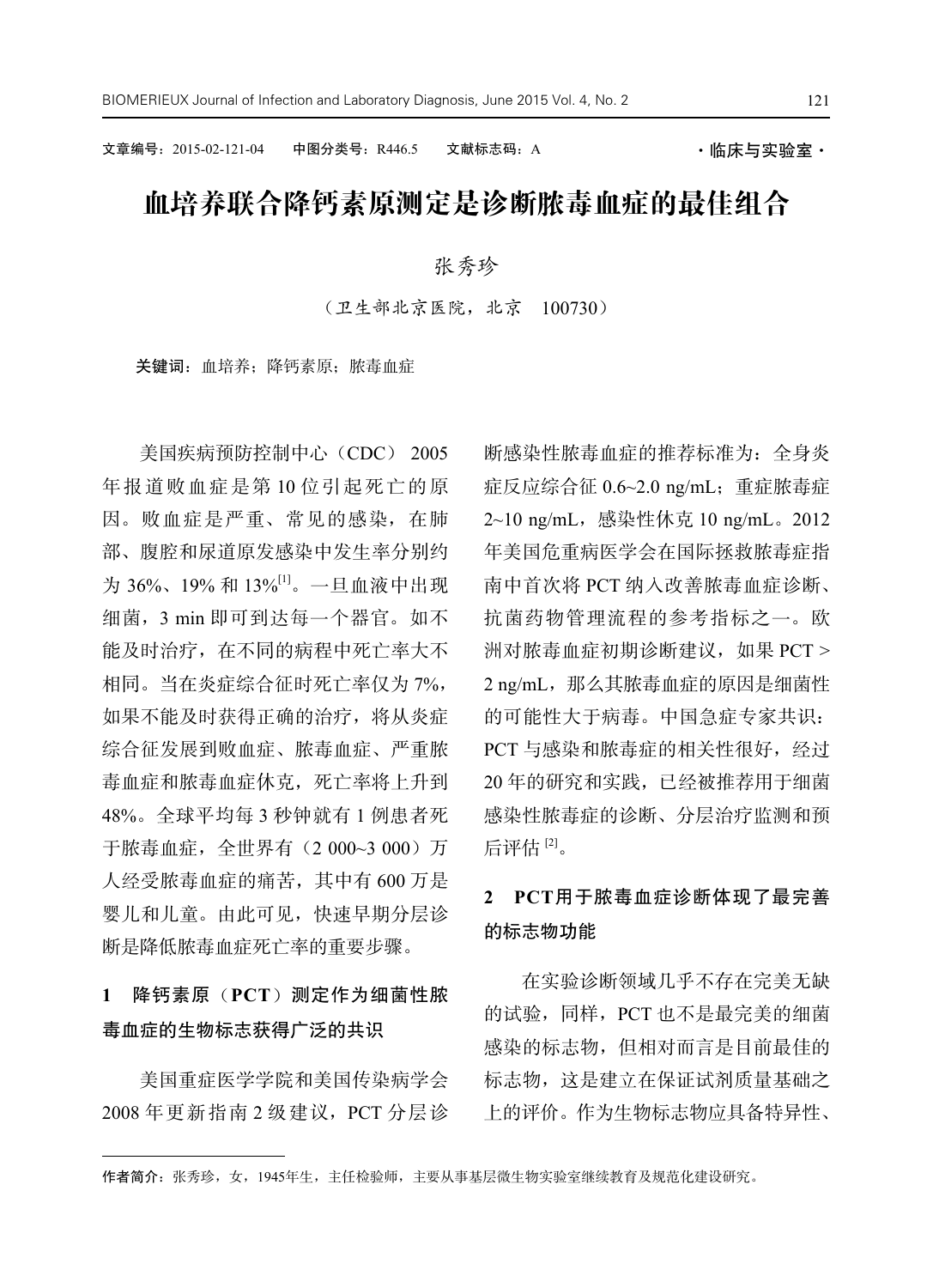早期诊断、预测病情、预测疗效、预测预 后的特点。

2.1 特异性

在正常情况下,PCT 无活性,只有甲 状腺和肺组织细胞会产生,因此血清中含 量非常低。当细菌感染时几乎身体所有组 织和器官都会产生,释放到血液循环中, 使 PCT 含量很快升高。而当病毒感染时人 体产生的干扰素会抑制 PCT 的激活和产 生,PCT 的含量维持在低水平。欧洲脓毒 血症的专家达成共识,当 PCT>2 ng/mL 时 细菌性脓毒血症的可能性大于病毒性。C 反应蛋白(CRP)可以泛指炎症存在,但 不能区别是何种原因引起的炎症。

2.2 早期诊断

有文献报道,PCT 在感染发生后 2 ~ 4 h 开始升高, 半衰期为 20~24 h, 这不仅 可以给医生早期诊断提供参考,而且有足 够的时间捕获到阳性结果。而 CRP 在炎症 发生后 6 h 才开始升高,不利于早期诊断。 白细胞介素 6(IL-6)、白细胞介素10(IL-10) 和 肿瘤坏死因子(TNF)虽然在感染发生 后即刻升高,具有早期指示感染的功能, 但半衰期非常短,医生很难在如此精确的 时间采样获得阳性结果。

2.3 完善的预测功能

PCT 在人体内有很好的代谢优势, 血 清浓度可在 2~4 h 显著上升(可高至 5 000 倍)。半衰期22~26 h,24 h含量即开始下降, 联合其他检测可以预测疗效。有文献提示, PCT 的水平与死亡率和疾病严重程度相 关。连续检测 PCT 水平也可判断抗菌药物

治疗是否可以终止 <sup>[3-5]</sup>。德国重症医学会脓 毒症指导方针显示,当 PCT<0.5 ng/mL 时, 发生脓毒血症是极不可能的,而当 PCT > 2 ng/mL 时极有可能发展为脓毒血症甚至 休克 <sup>[6-7]</sup>。

2.4 鉴别分离的细菌是致病菌或污染菌

CRP、白细胞(WBC)和 PCT 3 种生 物标志物在区别血液培养是感染或污染见 表 1。从表 1 荟萃研究中可以看到, 在血 液培养报阳性的当日、前一日和后一日, 血液感染患者的 PCT 含量始终高于血液污 染患者的含量。如果以 0.1 ng/mL 作为临 界值,在血培养报告阳性前一日的诊断敏 感性为 86%, 特异性为 60%; 如果按血培 养当日的 PCT 值, 其诊断敏感性为 100%, 特异性为 80%<sup>[8]</sup>。与 CRP 和 WBC 比较, PCT 对于鉴别感染和污染的能力要好于 CRP 和 WBC。

凝固酶阴性的葡萄球菌是血液培养最 常见的皮肤污染细菌,但也是很常见的感 染菌,正确的鉴别与治疗密切相关。结合 PCT 测定可以给医生提供很好的参考,当 PCT 含量升高时判断其为致病菌,相反判 断为污染菌。美国、英国、欧洲、中国等 制定的血液培养指南要求双侧双瓶采集多 瓶的血样本培养,其目的不仅是提高培养 的阳性率,同时可帮助鉴别分离出的细菌 是否为致病菌。指南还要求, 在 24 h 内培 养出凝固酶阴性的葡萄球菌,如果双侧样 本均分离到,应按致病菌来处理,而仅一 侧分离到凝固酶阴性葡萄球菌,污染的可 能性非常大。这种方法有一定的效果,但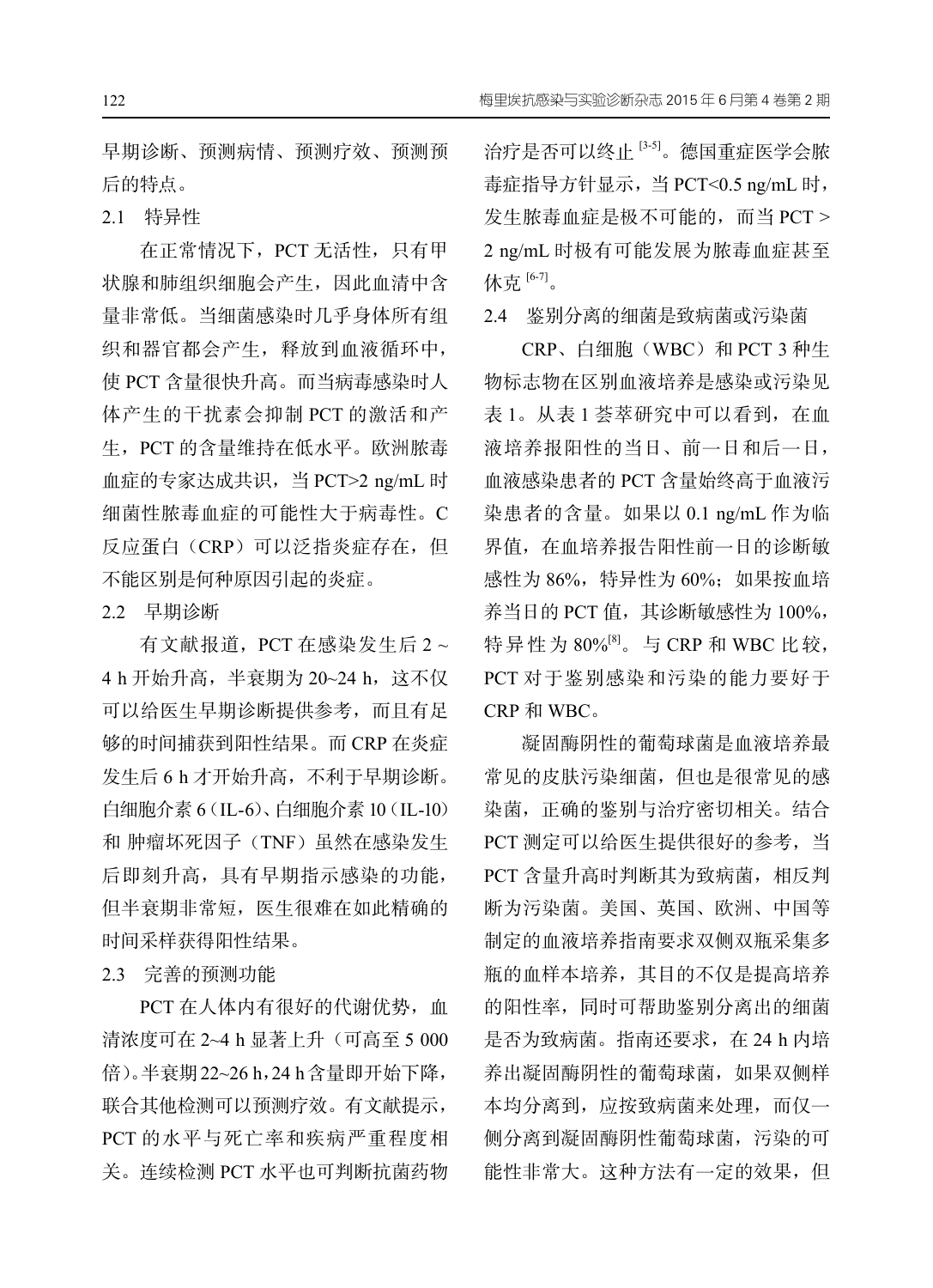| Laboratory marker                                          | Time regarding to | Blood contamination | Bloodstream         | AUC (95%                          |
|------------------------------------------------------------|-------------------|---------------------|---------------------|-----------------------------------|
|                                                            | blood collection  | $(n=12)$            | infection $(n=7)$   | confidence interval) <sup>*</sup> |
| WBC $(\times 10^9/L)^{\#}$                                 | $Day-1$           | $9.3(0.1 - 11.9)$   | $11.1(1.1-25.0)$    |                                   |
|                                                            | Day $0$           | $8.6(0.1 - 12.0)$   | $11.5(0.5-28.0)$    |                                   |
|                                                            | $Day+1$           | $6.3(0.1-12.0)$     | $16.0(0.5-31.0)$    |                                   |
| CRP(mg/mL)                                                 | Day-1             | $48(4-207)$         | $48(16-278)$        | $0.56(0.38-0.80)$                 |
|                                                            | Day $0$           | $30(4-193)$         | $64(47-417)$        | $0.67(0.42 - 0.87)$               |
|                                                            | $Day+1$           | $45(4-147)$         | $168(36-212)$       | $0.80(0.54 - 0.96)$               |
| PCT(ng/mL)                                                 | Day-1             | $0.09(0.05-0.18)$   | $0.50(0.06 - 5.27)$ | $0.87(0.62 - 0.98)$               |
|                                                            | Day $0$           | $0.08(0.05 - 0.23)$ | $0.62(0.14-5.20)$   | $0.98(0.78 - 0.98)$               |
|                                                            | $Day+1$           | $0.08(0.05-0.20)$   | $0.55(0.15-2.70)$   | $0.97(0.74 - 0.98)$               |
| Time to positivity of blood<br>cultures $(h)^{\#}$         |                   | $19.1(6.7-27.5)$    | $10.7(3.9-29.7)$    |                                   |
| No.positive blood culture<br>bottles/no.total <sup>#</sup> |                   | $1.3(1-2)/3.8(2-8)$ | $3.0(1-6)/4.5(2-6)$ |                                   |

**Table 1** WBC, CRP, PCT, time to positivity of blood cultures and proportion of positive blood culture bottles in patients with blood contamination and bloodstream infection due to coagulase-negative *Staphylococci*

AUC: area under the curve. Data represent median values (range). Where AUC data are missing, no statistical comparison was performed since the parameter was considered a diagnostic criterion for blood-stream infection; \*The AUC was used to assess the accuracy of laboratory parameters to distinguish blood contamination from bloodstream infection; #Considered a diagnostic criterion for bloodstream infection

对儿童或婴幼儿和对采样困难的患者如何 解决?上述的研究提示,我们不妨把血培 养和 PCT 结合测定从而解决这个困难。当 分离到凝固酶阴性的葡萄球菌、革兰阳性 小杆菌, 甚至枯草杆菌, 无法确定是否为 致病菌时,如果 PCT 是有意义升高的,应 及时通知临床并按致病菌流程处理。在新 的感染形势下,对于免疫力低下的患者致 病菌与非致病菌的界线是无法用传统的理 论来解释的。

### **3** 如何应用好**PCT**检测?

3.1 局限性与克服

任何试验都不是完美的,PCT 同样也 有局限性。如大的创伤、大手术、严重烧 伤、出生 48 h 内的新生儿、免疫刺激药物 (OKT3、TNFa、IL-2)均有可能使 PCT 产 生假阳性,甲状腺髓样癌患者 PCT 会上升 得很高,当肾功能严重受损时会出现中等 水平升高等。但与目前临床应用的诊断细 菌性感染脓毒血症的标志物相比较,PCT 是最理想的标志物。克服局限性的方法包 括连续监测动态观察含量变化;结合临床 症状综合判断;不同感染建立不同的临界 值;结合其他检测(PCT 与 CRP 结合); 血液培养与 PCT 检测组合。

3.2 PCT方法学选择与质量保证

上述谈及的 PCT 的临床价值是建立于 好的方法学和好的质量的试剂基础上的。 对于 PCT 测定, 什么是好的方法学?如何